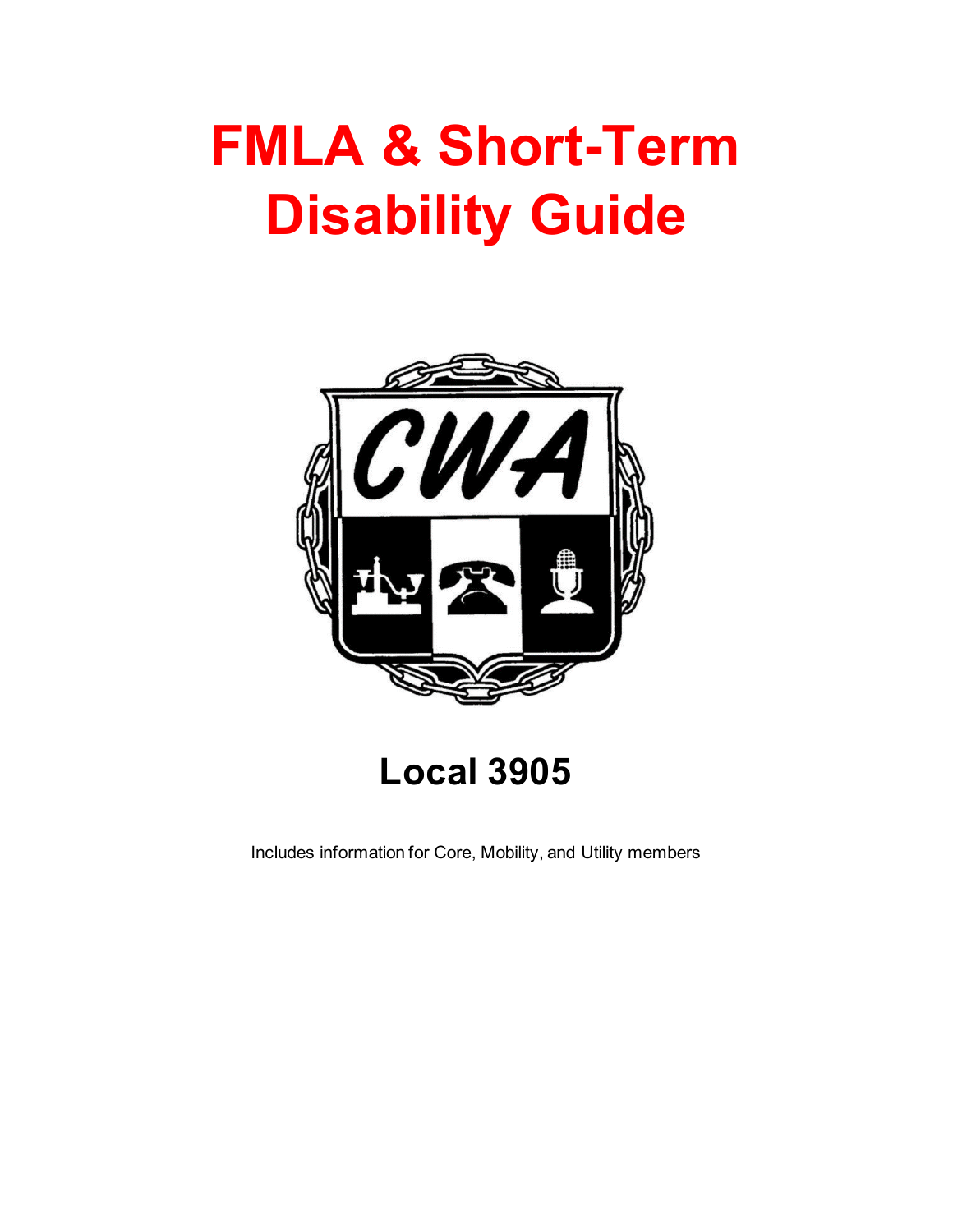# **FMLA**

January 1<sup>st</sup> of each year, everyone is entitled to 12 weeks of FMLA (450 hours if your schedule is 37.5 hours weekly, 480 hours if you work a 40 hour work week)

You must have 1250 hours in the calendar year to be eligible for FMLA (this is based on a rolling calendar year)

FMLA can be taken for the following reasons:

- To care for the employee's child after birth, or placement for adoption/foster care.
- To care for the employee's spouse (as defined or recognized under state law), child, or parent who has a serious health condition.
- For a serious health condition that has been certified by a health care provider that makes the employee unable to perform the employee's job, including incapacity due to pregnancy and prenatal medical care.
- Active Duty/Qualifying Exigency Leave arising out of the fact that a covered employee's spouse, child, parent or covered service member is on or has been called or ordered to covered active duty in the Armed Forces.

If taking FMLA for consecutive days, **time off must be longer than 3 days** (minimum of 4 calendar days)**.** On your 8th day, you must file for short term disability.

Intermittent time can be taken in as little as one hour increments.

To file for FMLA, you must login into Leave Link [\(mysedwick gateway to LeaveLink®\)](https://www.e-access.att.com/usersvcs/cspsaml?service=sedgwickrr&servicetype=prod), follow the steps to submit your claim. Once completed, the claims will then be emailed to you.

You will have **20 calendar days** to get your paperwork submitted.

Once you receive your paperwork, you take it to your doctor, have them fill it out. The doctor's office gives the paperwork back to you, and YOU upload them into Leave Link.

If you will not be able to get your documents upload by the date provided, you have **ONE time** to request a 7 day extension. This request, must be done prior to your due date.

If you need to modify, extend, or cancel your FMLA request, you can only do this while it shows in a "pending" state.

Once uploaded, your claim will either be approved, pending, or denied. If pending due to insufficient paperwork, you will be given an additional 20 days to get provide the information that is missing.

If your FMLA is denied, you will then need to submit for a job accommodation. You have **10 calendar days** from date of denial to submit this claim.

If you are in the Core/Utilities contract or Wire Tech Addendum, you have to call in and report each absence to your supervisor. If you are in the Mobility contract, you must report your time in My Time as well as Leave Link.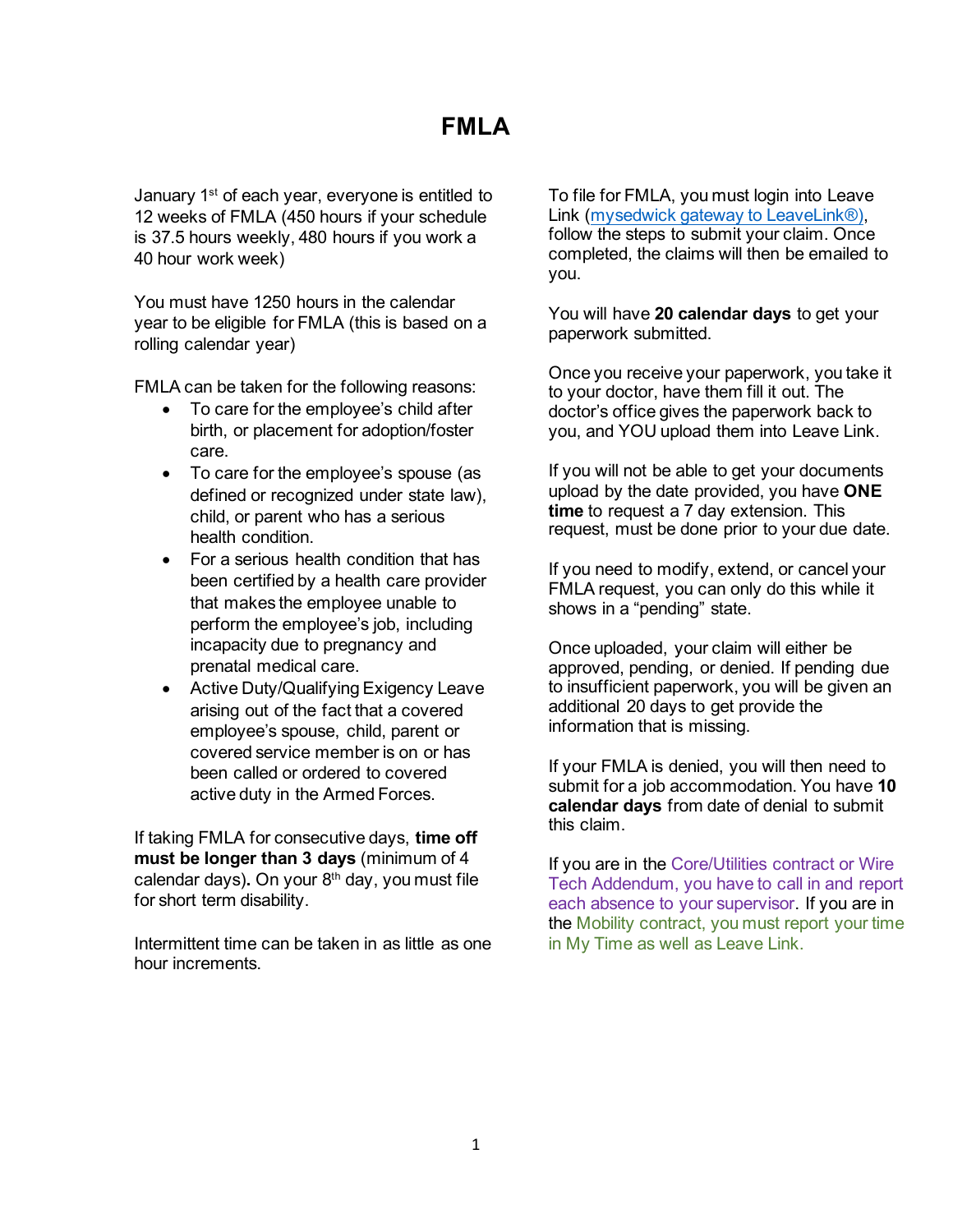Serious Health Condition – an illness, injury, impairment, or physical or mental condition that involves one of the following:

- Inpatient care: overnight stay in a hospital, hospice, or residential medical care facility including any period of incapacity or subsequent treatment in connection with inpatient care stay.
- Continuing treatment: A serious health condition involving continuing treatment by a health care provider includes any one or more of the following:
	- $\circ$  Absence plus treatment: A period of incapacity of more than three consecutive, full calendar days, including any subsequent treatment or period of incapacity relating to the same condition that also involves:
		- 1.) Treatment, two or more times within 30 days of the first date of incapacity unless extenuating circumstances exist, by a health care provider, a nurse or physician's assistant under direct supervision of a health care provider or by a provider of health care services (e.g.; physical therapist) under orders of, or on referral by a health care provider; or
		- 2.) Treatment by a health care provider on at least one occasion which results in a regimen of continuing treatments under the supervision of the health care provider. Treatment by a healthcare provider means in in-person visit to a healthcare provider. The first (or only) in-person treatment visit must take place within seven days of the first date of incapacity
- Pregnancy: Any period of incapacity due to pregnancy and for prenatal care.
- Chronic conditions requiring treatment: Any period of incapacity or treatment for such incapacity due to a chronic serious health condition. A chronic serious health condition is on which:
	- o Requires periodic visits (defined as at least twice a year) for treatment by a healthcare provider or by a nurse of physician's assistant under direct supervision of a healthcare provider. Continues over an extending period (including recurring episodes of a single underlying condition); and
	- o May cause episodic rather than a continuing period of incapacity (e.g., asthma, diabetes, epilepsy, etc.)
- Permanent or long-term conditions requiring supervision: A period of incapacity, which is permanent or long term due to a condition for which treatment may not be effective. You or your family member must be under continuing supervision of, but not need be receiving active treatment by a healthcare provider. Examples include Alzheimer's, a sever stroke, or the terminal stages of a disease.
- Multiple treatments for certain non-chronic conditions: Any period of absence to receive multiple treatments (including any period of recovery therefrom) by a healthcare provide or by a provider of health care services under orders of, or on referral by, a healthcare provider, either for restorative surgery after an accident or other injury, or for a condition that would likely result in a period of incapacity of more than three consecutive calendar days in the absence of medical intervention or treatment, such as cancer (chemotherapy, radiation, etc.) severe arthritis (physical therapy) or kidney disease (dialysis).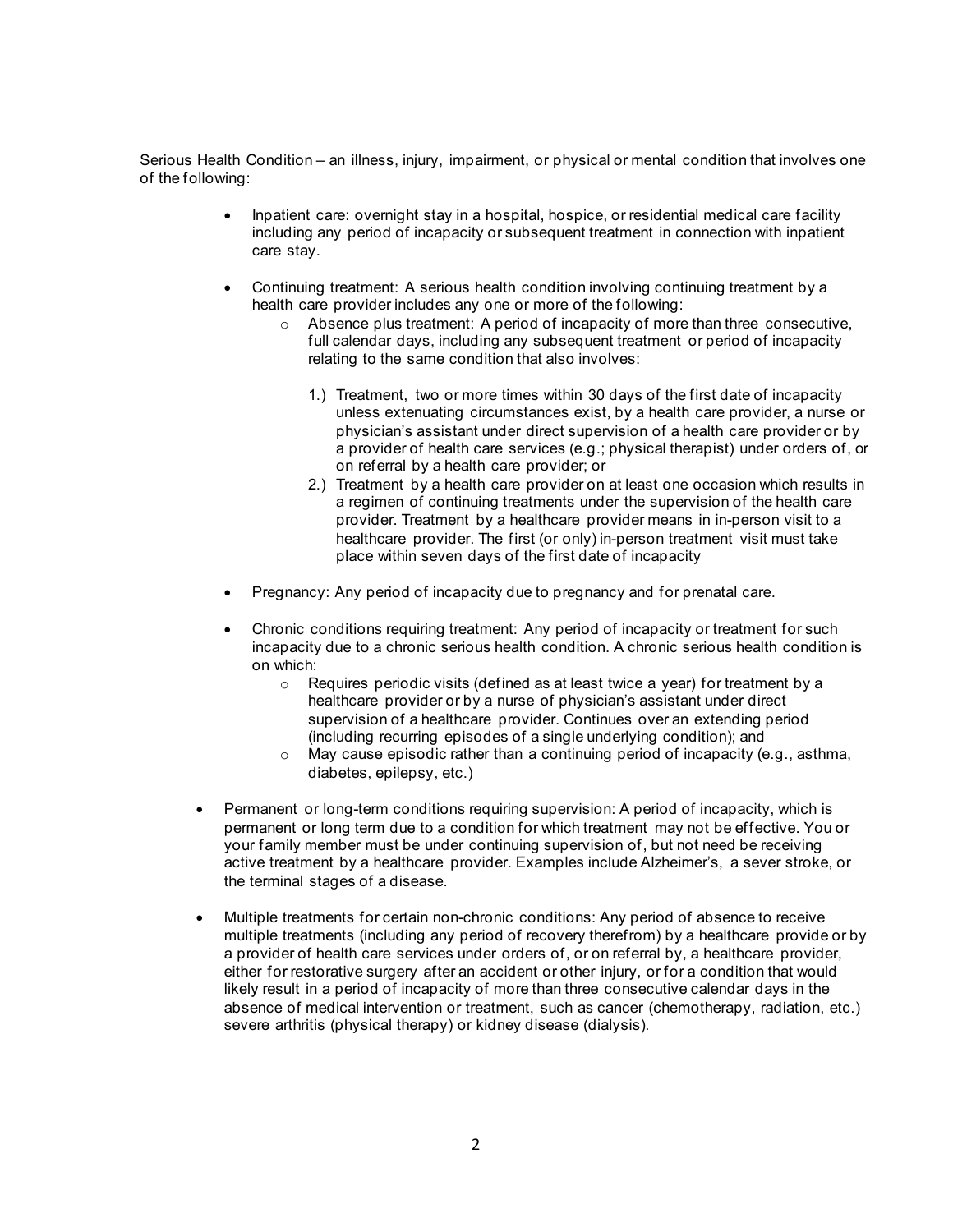# **Short Term Disability**

Short term disability can only be taken for yourself.

On your  $8<sup>th</sup>$  consecutive day of absence, you must open a short term disability claim by calling, 866-276-2278.

To make the call easy, it is best to have the following information ready: your doctor's name, telephone number, address, and fax number.

You will be asked if you would like your updates sent via email or text, it is best to NOT opt into this. Whatever information they send via these two options are considered received whether you got them or not. It is always best to use snail mail!! The option is yours to make.

Once you receive your paperwork, you fill out a small portion, and then take the remaining documents to your physician to be completed.

Once Sedgwick receives your paperwork, they have 15 days to review and render a decision, but can take longer depending on what is received and when.

If you're claim is approved, you and your supervisor will be notified.

All absences you incur under STD will be automatically be protected by FMLA (up to 12 weeks or amount of FMLA available). This also includes the first 7 days you missed. If you do not have FMLA, you will need to file a job accommodation to cover your absences.

If you are in the **Core contract**, and your claim is denied, and you are not able to return to work, you have 20 calendar days from your denial date to complete the "STD Denied Leave of Absence" paperwork in

order to protect your absences until you have either returned to work, or exhausted your appeal. **This must be sent via certified mail.** 

If your claim is denied, you have 180 days to file an appeal. Once you receive your official denial letter, you send in a hand written notice with your claim number, stating you are appealing your claim. They will then give you a date in which more medical must be submitted.

If your appeal is denied and you are in Core/Utilities contract, you can file one more appeal. If you are in the Mobility contract or Wire Tech addendum, you are out of options.

If you have exhausted all of your appeal(s), and your claim is still denied, and you are in the Core/Utilities contract, you have grievance rights under Article 19 (Core) and Article 14 (Utilities). If you are in the Mobility contract or Wire Tech addendum, you are out of options.

If you go back out on STD within 14 days-13 weeks from returning to work (regardless of reason), you will be considered a relapse, and you will use the remaining time from your previous STD claim.

If you go back out on STD after 13 weeks of returning from a previous STD claim, you will start over with a new STD claim, and your time available resets itself.

If you exhaust all of your STD, and are still not able to come back to work, you have the following options:

**Core**: Long Term Disability, Disability Pension, or PMR – if you qualify. **Wire Tech, Mobility, and Utilities**: Long Term Disability  $-$  if you qualify.